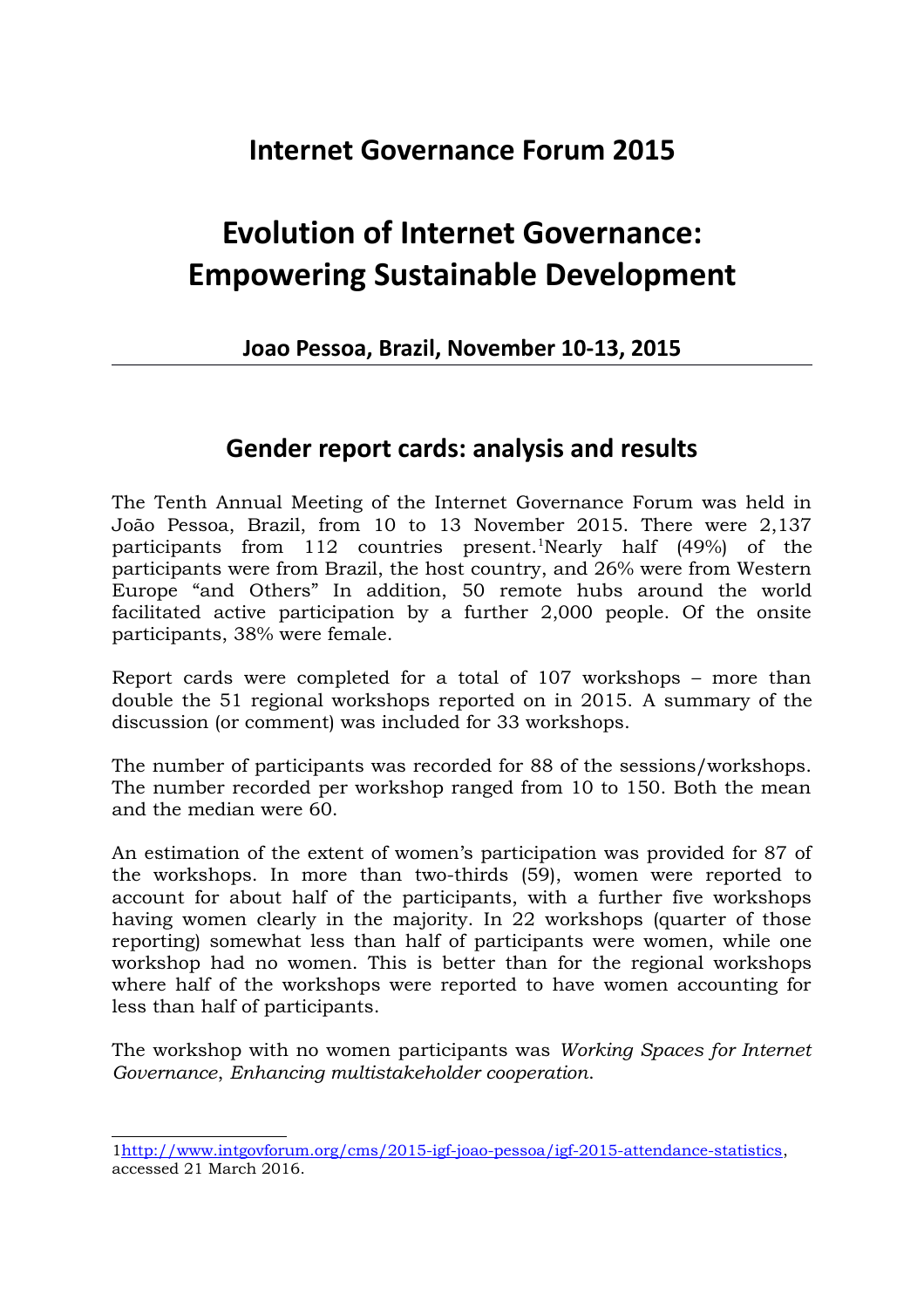The workshops with clear majorities of women were:

- Multistakeholder practices: Enhancing multistakeholder cooperation
- National Cybersecurity Strategies: Cybersecurity and trust
- Consent in the Digital Age: Internet and human rights
- Multistakeholder IG: Enhancing multistakeholder cooperation
- Information Control in the Global South: Internet and human rights

More than half (61 of the 105 who provided this information) of the workshops had a single male moderator, compared to only 33 that had a single female moderator. A further five workshop had two male moderators while only two had two female moderators. Four workshops had both male and female moderators, with one of these having two of each. Overall, there were 75 male and 41 female moderators.

There were 274 female as compared to 476 male panellists in the workshops. Expressed differently, 37% of panellists were women. Only 11 of the workshops had an equal number of male and female panellists, while 80 had more male than female panellists, and 14 had more female than male. The workshops with more female than male panellists were:

- Multistakeholder solutions for youth-produced sexual content: Cybersecurity and trust
- Mobile for persons with disabilities: Inclusiveness and diversity
- LGBT rights in Internet: Inclusiveness and diversity
- Destabilization of Internet Governance: Emerging issues
- Effective Cybersecurity: Cybersecurity and trust
- Internet and human rights
- Consent in the Digital Age: Internet and human rights
- Hate Speech and FOE online: Internet and human rights
- Political Dissent and Online Anonymity: Internet and human rights
- The Right to Protest Online: Internet and human rights
- Managing Security Risks: Cybersecurity and trust
- Tech-related VAW and FOE: Internet and human rights
- Women's role in IG: Inclusiveness and diversity
- Information Control in the Global South: Internet and human rights

The writer of the summary of the discussion for the workshop on *Core principles in the digital age: Internet and human rights,* wrote as follows:

"Gender equality was not mentioned as a separate topic, however, with a good gender balance and more female than male speakers/active participants overall, women's empowerment and equality were implicitly acknowledged."

The perceived relevance of gender equality was recorded for 79 of the workshops. Only two workshops had gender perceived to be the main theme, while in a further 13 workshops gender was perceived to be